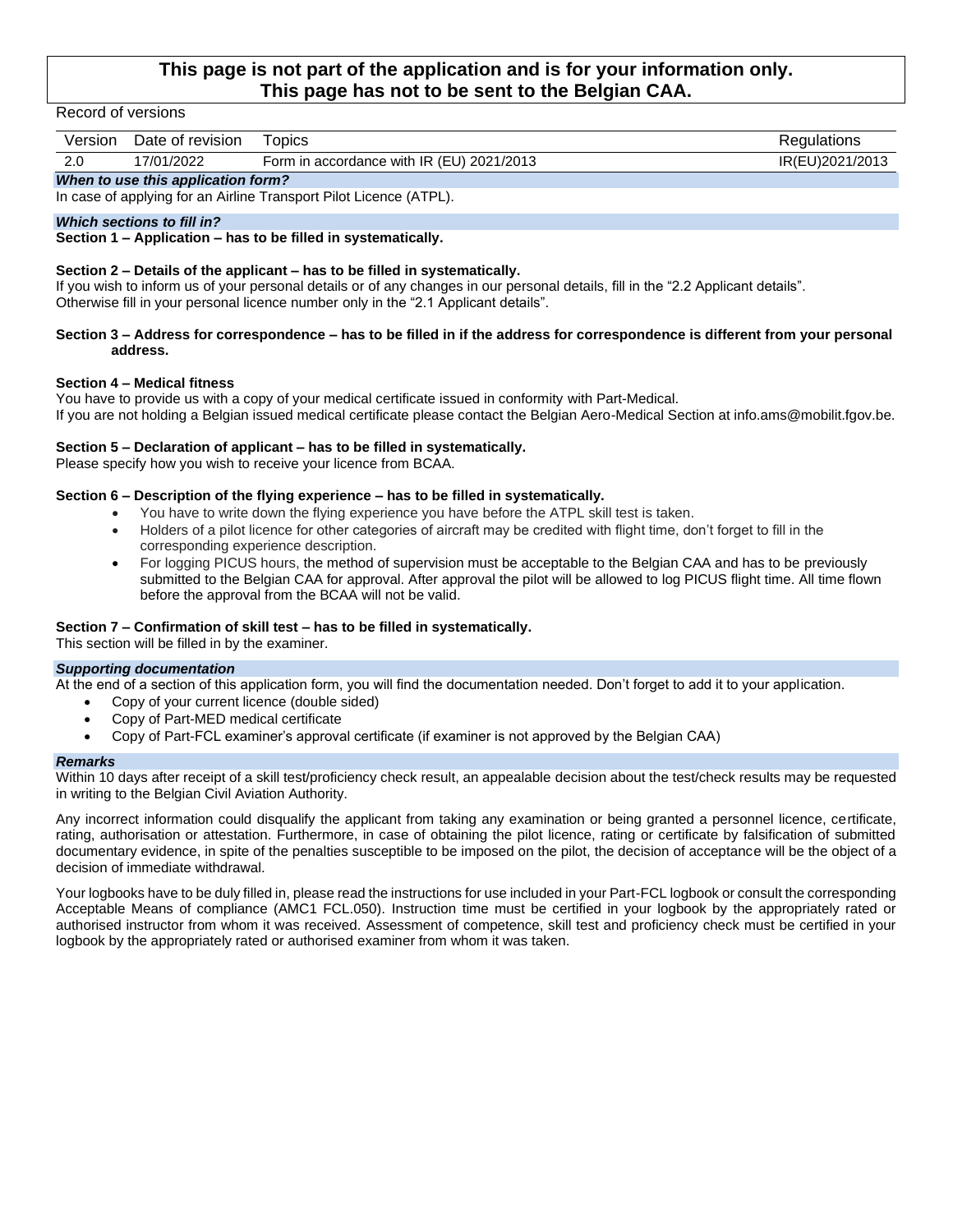

# **HELICOPTERS - Application form Part-FCL Airline Transport Pilot Licence**

## **First page**

# 1. Application to be completed by the applicant I am applying for the following helicopter licence: ATPL with Helicopter type rating (please specify): 2.1 Applicant details to be completed by the applicant Belgian licence number: BE.FCL. .H 2.2 Applicant details to be completed by the applicant Belgian national register of natural persons number: Title: Name: First name(s): Date of birth (dd/mm/yyyy): Nationality: Town of birth: Country of birth: Permanent address: Town/Country: Postcode: Telephone: Alternative telephone number: E-mail: Supporting documentation required with the application: Copy of your current licence (double-sided) 3. Address for correspondence (if different from above) to be completed by the applicant Postal address: Town/Country: etc. All and the state of the state of the state of the Postcode: Postcode: 4. Medical fitness to be completed by the applicant Note: Your medical certificate must be valid on the licence or rating issue date. Supporting documentation required with the application: Copy of Part-MED medical certificate

I declare that the information provided on this form are correct.

I have fully reviewed all applicable guidance material and have submitted all of the necessary paperwork for my application to be considered.

 $\Box$  I wish to pick up my licence from the BCAA during the opening hours.

 $\Box$  I wish that BCAA sends my licence to my postal address.

Signature (applicant): The contract of the contract of the Date: the Date: the Contract of the Contract of Date: the Contract of the Contract of Date: the Contract of the Contract of the Contract of the Contract of the Con

| Date of reception |  |  |  |  |
|-------------------|--|--|--|--|
|-------------------|--|--|--|--|

5. Declaration of applicant to be completed by the applicant

*First page LA/L-PEL/0102D60E – ARA.FCL.200 Vers: 2.0 Issued : 17/01/2022*